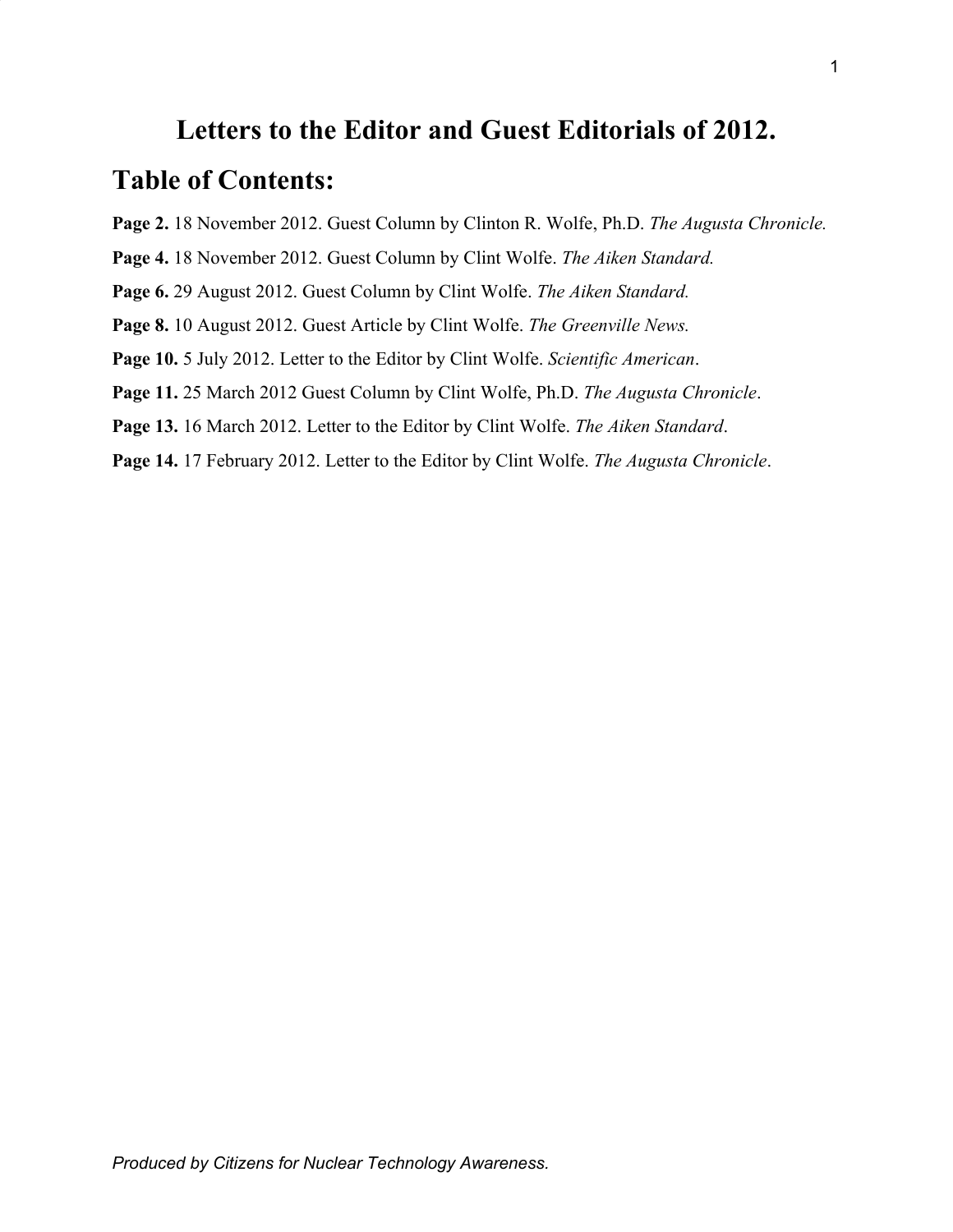18 November, 2012

Guest Column By Clinton R. Wolfe, Ph.D. *The Augusta Chronicle* Augusta GA

Trashing the Element from Hell," an article in the July edition of *Scientific American*, alludes to "experts" who are recommending alternate approaches to mixed oxide for the disposition of weapons-grade plutonium.

The article does not explain why the United States is engaging in the MOX fuel program and why we are making this trip, and where we have been on this journey. These are important aspects of the issue.

After the dissolution of the Soviet Union, the Clinton administration made treaty obligations with the Russians in 1993 to convert weapons of mass destruction into energy for peaceful purposes - an initiative dubbed "Megatons to Megawatts." As a result of that initiative, high-enriched uranium, which had been in Soviet weapons targeting the United States and our allies, was sold to the United States and blended down to make low-enriched uranium for fuel for U.S. nuclear reactors.

**FULLY 50 PERCENT** of our nuclear-generated electricity in recent years, or 10 percent of our total electricity generation in the United States, derives from former Soviet weapons. Negotiations between the United States and Russia as to the fate of plutonium-based weapons material resulted in 2000 in a plutonium management and disposition agreement, in which each country committed to dispose of 34 metric tons of plutonium.

The Russians were aware that many approaches that might environmentally immobilize the plutonium in some relatively intractable matrix, such as a ceramic puck, still left the plutonium in a form that could be processed and recovered for use in weapons if we ever changed our minds. All options for disposition of plutonium were multibillion-dollar projects, and in the end all options but one led to very expensive nonproliferation safeguards and security measures *ad infinitum*.

That one option was MOX. Exposure of the plutonium in a nuclear reactor fuel cycle changes the nature of the plutonium in such a way as to render it unattractive for use in a nuclear weapon.

In addition to the obvious benefit of reducing the attractiveness of the plutonium for weapons, thereby reducing concerns over proliferation and many of the costs associated with safeguards and accountability, MOX provides additional benefits. Thirty-four metric tons of plutonium can provide electricity for a million homes for 50 years, a product worth tens of billions of dollars.

**NO OTHER OPTION** has any cost recovery component, so MOX embodies the benefits of disposing of the weapons threat, creating clean electricity for 50 million homes, recovering at least partial cost of the program, eliminating the permanent costs of safeguarding the material, and representing an accomplishment achieved by two nations who were near nuclear war - allowing them to step back from the brink of unthinkable destruction and to instead use those instruments of war for peaceful purposes.

We made the right choice. We are more than halfway to completion of the MOX facility, and changing course would be much more expensive than staying the course. We need to demonstrate our commitment to our treaty obligations and bask in the comfort of knowing that mankind can make decisions of this importance and actually pull them off.

You see, the only things from hell are the uses that man chooses for the elements.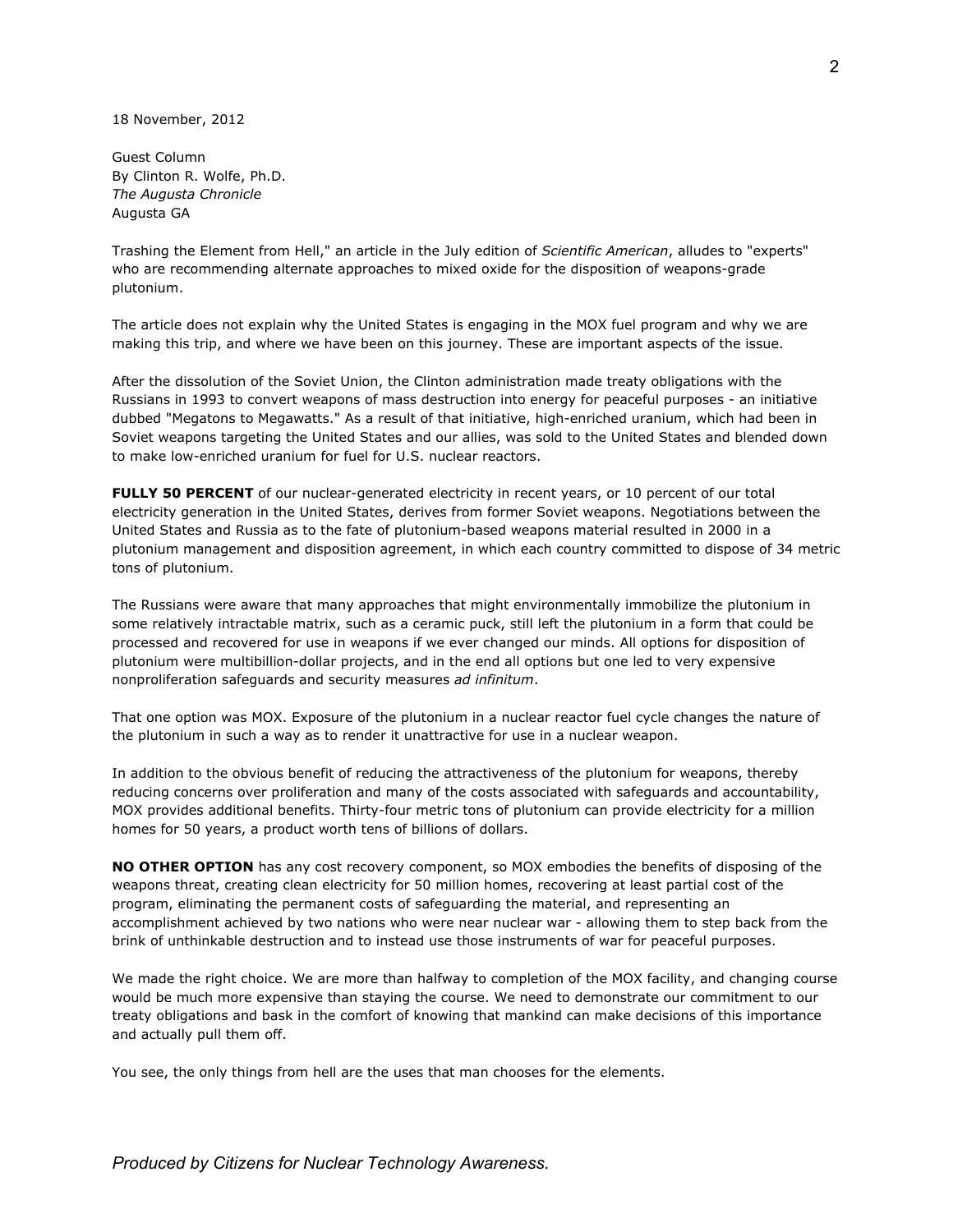(The writer is executive director of Citizens for Nuclear Technology Awareness in Aiken, S.C. He formerly chaired the Technical Advisory Panel to the U.S. Department of Energy's Plutonium Focus Area.)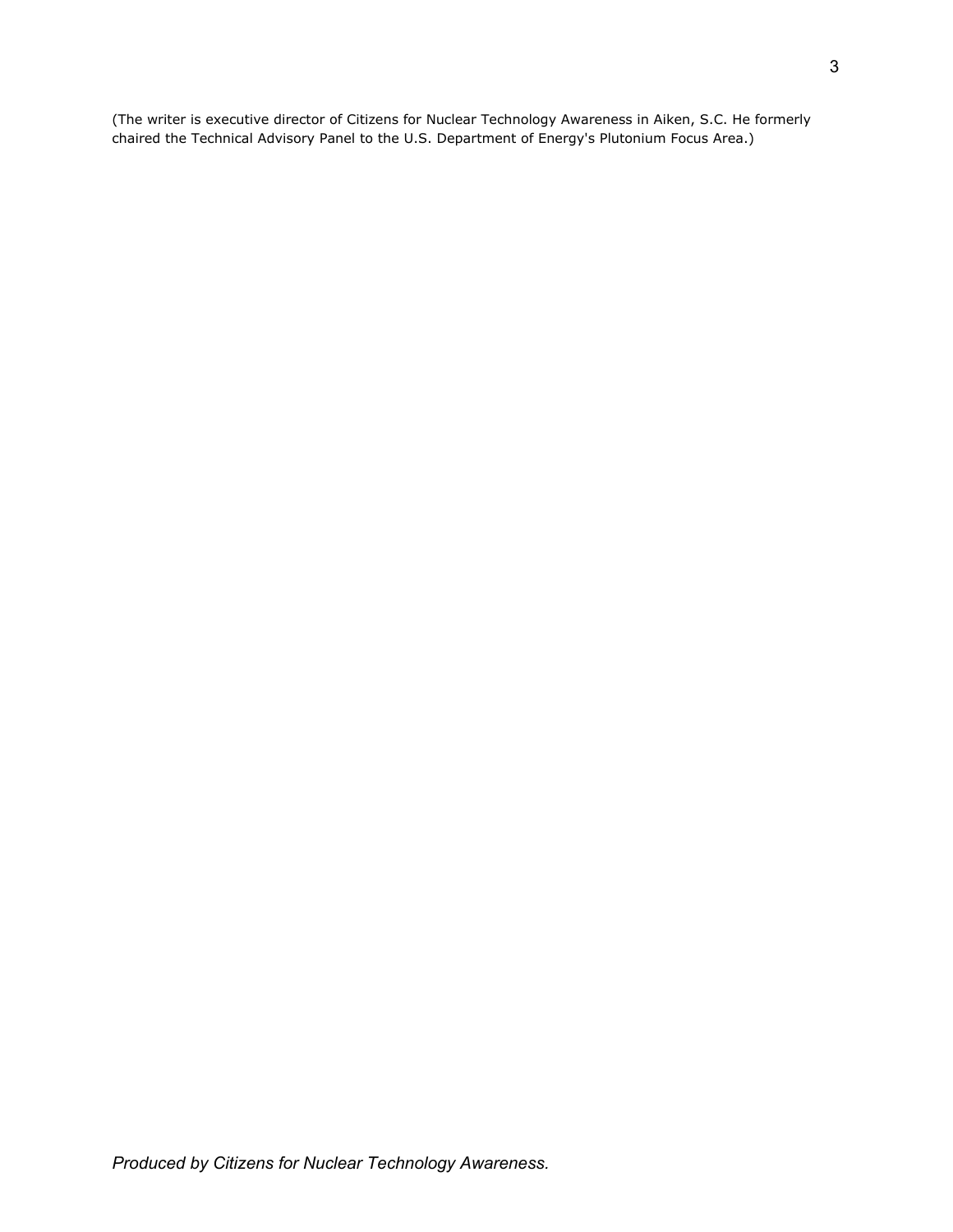18 November, 2012

Guest Column By Clint Wolfe *The Aiken Standard* Aiken SC

Holy Cow! Here we go again. The Nuclear Regulatory Commission (NRC) has commissioned a study by the National Academy of Sciences (NAS) of cancer rates as a function of proximity to nuclear power plants. The study will address the assertion by anti-nuclear groups that nuclear power plants cause leukemia. I insist on calling them anti-nuclear groups instead of "environmental" groups because I am executive director of an environmental group (Citizens for Nuclear Technology Awareness) and we are pro-nuclear.

I have a great deal of respect for the NRC and for the NAS and I am confident that no correlation exists between proximity to nuclear power plants and incidence of disease due to low-level ionizing radiation. The problem is that epidemiological studies cannot rule out factors that may be much more important than the subject of the study and the results often have a margin of error that renders most of the data statistically insignificant. When this happens, people interpret the data to suit their own purposes.

The premise is that low-level ionizing radiation emitted from nuclear power plants causes cancer. Now, consider that coal-fired power plants emit many times more radiation than do nuclear power plants, so why don't we do that study? Just so you know where I'm coming from, that study wouldn't be statistically significant either.

The average person receives background radiation doses of about 300 millirem (mr) per year, exclusive of medical procedures that on average add another 300 mr or about 600 mr per year per person. An mr is a measure of radiation. Background radiation dose varies by location in the U.S. and even more so in the rest of the world with some places in India and Iran that have background radiation levels of several thousand mr annually with no known health effects.

The American Nuclear Society estimates that living within 50 miles of a nuclear power plant adds about 0.01 mr to a person's total annual background radiation dose - about the same as eating one banana. About 40 mr of our annual dose comes from our own bodies. Yes, we are radioactive - every living thing is radioactive and always has been. This means that if a normal person gains 10 percent of his or her body weight, he or she will increase their background radiation exposure by 4 mr, or 400 times the amount of exposure realized by living in proximity to a nuclear power plant. Now you may see what I mean when I say these studies cannot account for factors that are much more important than the subject of the study.

We can expect anti-nuclear groups to hang on to their dogma in the face of overwhelming evidence that their premise is nonsense, but it is disappointing to find the NRC and the NAS lending credence to their position by sponsoring this study with our money. Oh yes, the study will cost approximately \$2 million.

Epidemiologists are still trying to sort out the effects of the huge amounts of radiation released in the Chernobyl accident, but have found little impact on human health. A similar conclusion may be drawn from a study of the atomic bomb survivors from Hiroshima and Nagasaki, Japan in 1945. More than 85,000 persons exposed to radiation doses from 30,000 mr to 600,000 mr were studied. A control group of unexposed Japanese would have been expected to experience an 8.4 percent chance of dying from a solid tumor cancer. The exposed group experienced an 8.8 percent rate. This was judged to be barely statistically significant since most epidemiology studies have a 3-5 percent margin of error. Most of the apparent increase in cancer incidence occurred in those who received very high doses of radiation while those receiving lower doses actually had lower rates than the control group.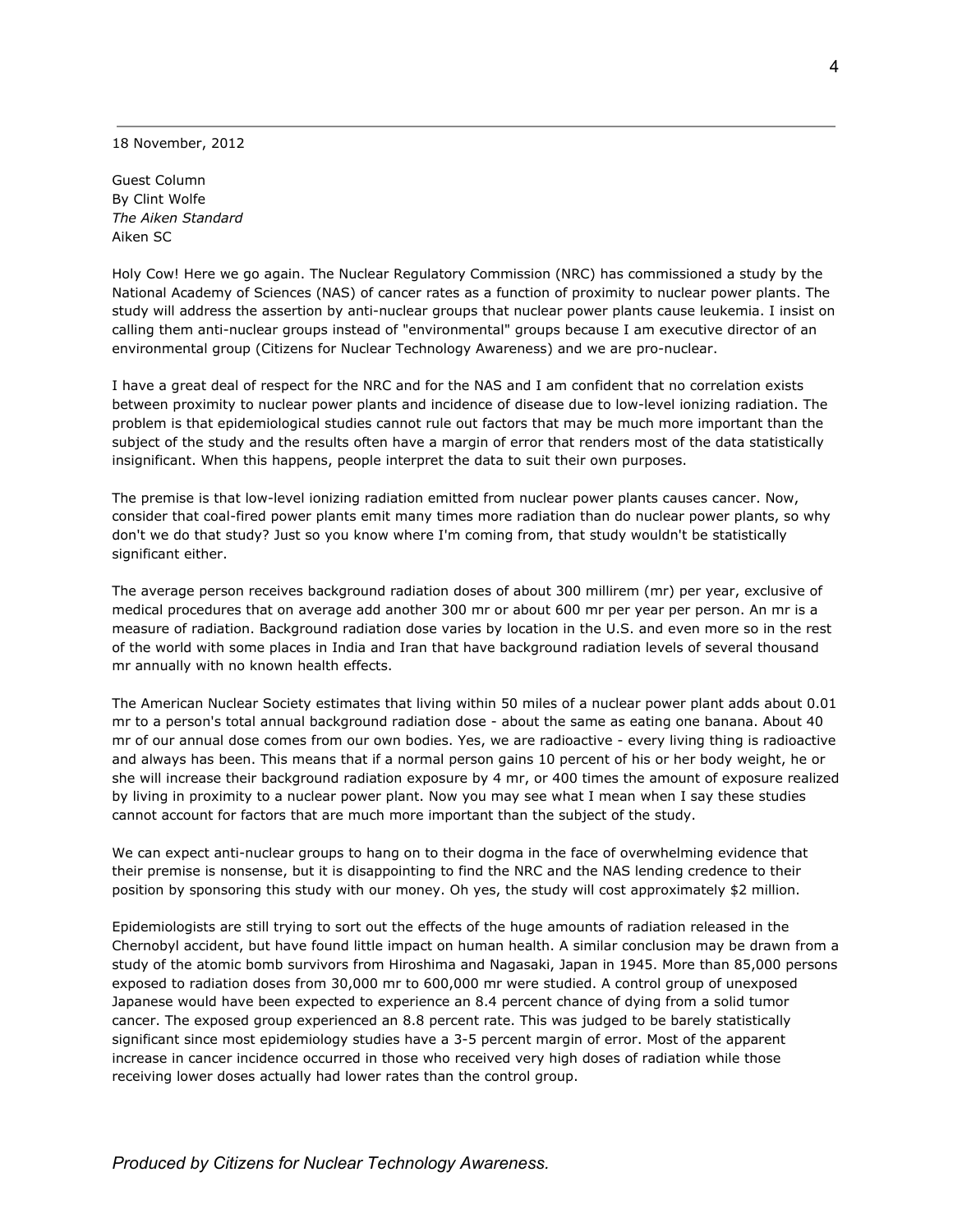A more statistically significant result was that the exposed group showed one leukemia case more per thousand people than the expected rate. These exposures were approximately 10 million times higher than what the NAS will be studying, so one can be forgiven if one is skeptical that any credible scientific conclusion will come from this study.

Clint Wolfe is the Executive Director for the Citizens for Nuclear Technology Awareness.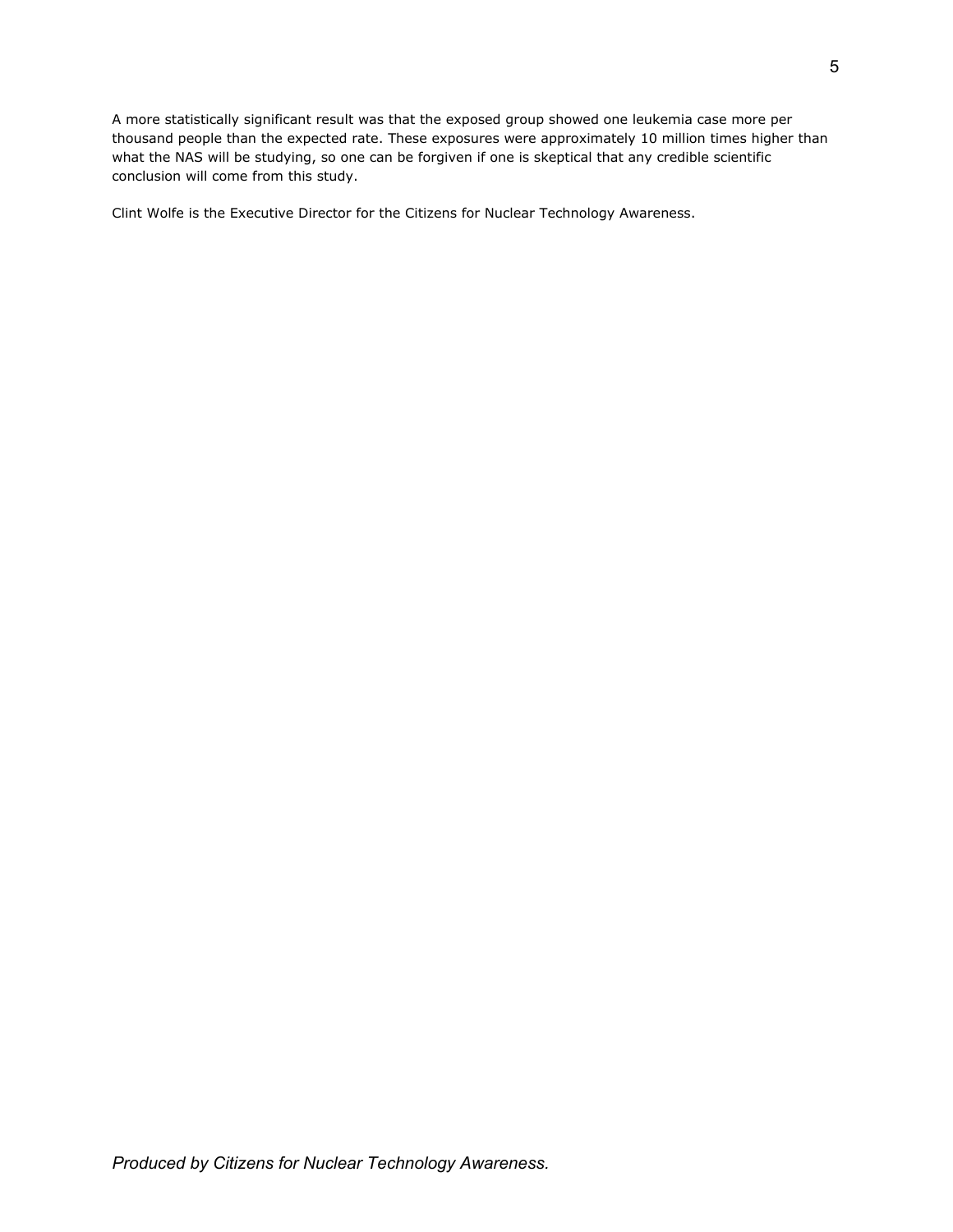29 August, 2012

Guest Column By Clint Wolfe *The Aiken Standard* Aiken SC

A public hearing is scheduled for September 4 on the Department of Energy's Draft Surplus Plutonium Disposition Supplemental Environmental Impact Statement. That's a mouthful that ordinarily would cause my eyes to glaze over and lead to a rapid turning to the next page.

But this one has a roadmap in it called the "preferred alternative" that is extremely important to the citizens of the Central Savannah River Area in particular and to all Americans in general.

The entire plutonium disposition program has been formulated over the past 20 years as a result of the breakup of the Soviet Union and a monumental agreement between former nuclear foes, Russia and the U.S., to demilitarize 34 metric tons of plutonium each.

That is roughly equivalent to removing 17,000 nuclear weapons from the arsenals of the two countries.

The original estimates of cost, made years ago, for various portions of the work are likely to be exceeded.

When that happens in the nation's current budget situation there will be the inevitable hue and cry that it is too expensive and that we should shelve it. But the program is too important for that kind of knee-jerk response and besides, DOE's "preferred alternative" contains a change in the original plan that saves enough money to fund potential overruns in other portions of the program so that the overall cost of getting the job done is lowered - not raised.

The original plan consisted of constructing a Pit Disassembly and Conversion Facility which would turn the plutonium from nuclear weapons into plutonium oxide to feed the Mixed Oxide Fuel Fabrication Facility which is currently under construction at the Savannah River Site.

The MOX facility will turn the plutonium from weapons of mass destruction into fuel to provide electricity.

The PDCF by itself is a \$4 billion to \$5 billion project and would not be built under DOE's "preferred alternative." Instead, a combination of existing facilities with some modifications would be used to provide the feed for the MOX project. Key among these facilities would be H-Canyon/HB line at SRS.

These facilities are the nation's only ones capable of performing chemical separations of this type on a large scale and should be preserved.

The DOE plan would not only preserve the capability in H-Area, but would give it a very important mission for several years while the nation decides whether to engage in recycling of commercial used nuclear fuel.

Plutonium-bearing materials that are not suitable for MOX feed would be disposed of as transuranic waste at the Waste Isolation Pilot Plant in New Mexico.

The downside of this alternative is that one of three major facilities to be built at the SRS in return for minding the nation's plutonium will not be realized.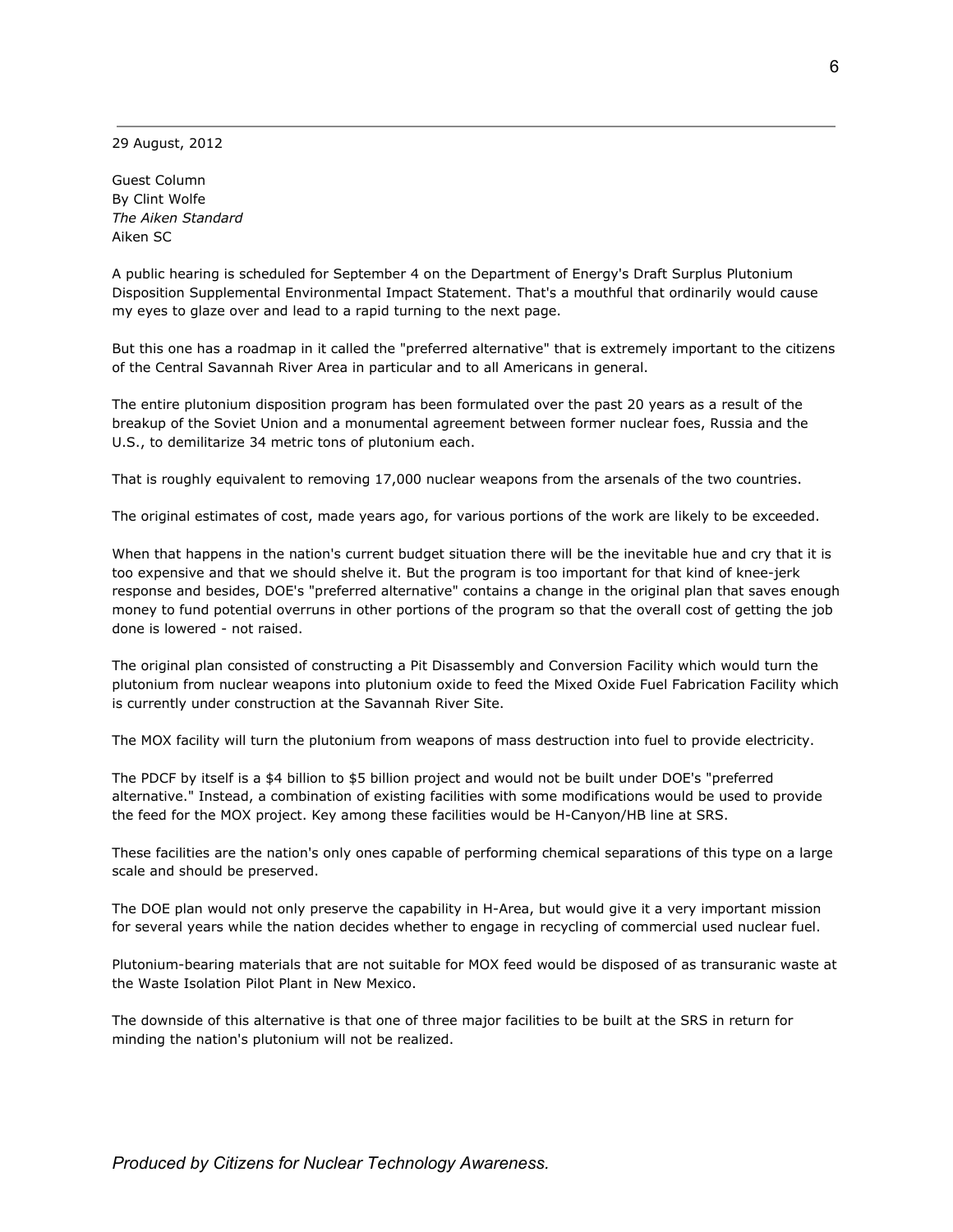The MOX facility and the waste solidification building would remain in the DOE plan but the PDCF will not. DOE will need to make some additional investments in facilities both at SRS and elsewhere in the complex to replace the function intended for the PDCF.

This approach should lower both the cost and the technical risk of the entire disposition program.

It has become a national pastime to complain about the federal government, but it deserves our support on this issue as it strives to meet treaty obligations that are arguably the most important commitments in the history of mankind while preserving national assets that may be crucial to our future energy security. The best interests of the CSRA and the nation are served by supporting DOE's "preferred alternative."

*Clint Wolfe is the executive director of Citizens for Nuclear Technology Awareness (CNTA) and formerly chaired the Technical Advisory Panel to the Department of Energy's Plutonium Focus Area.*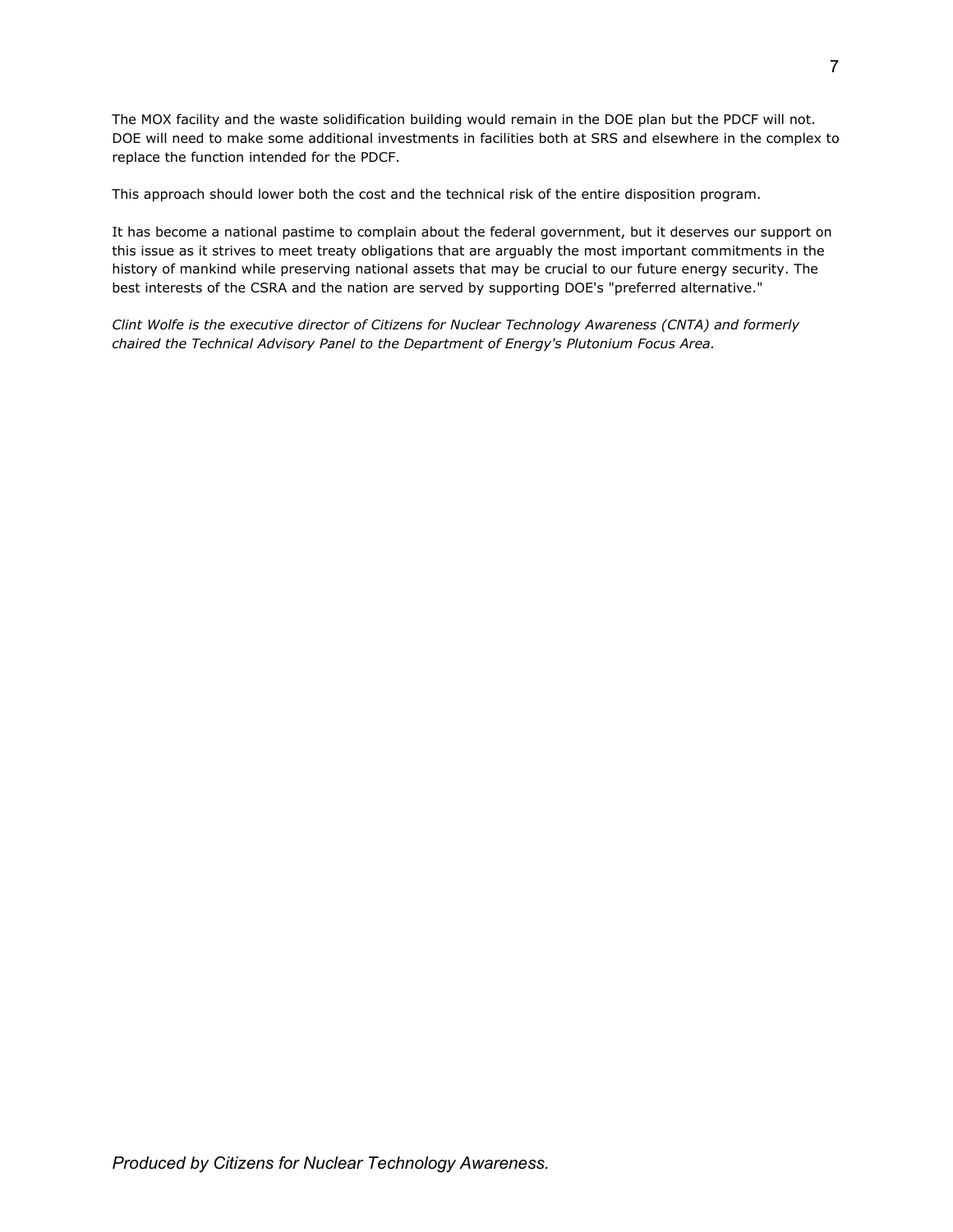10 August, 2012

Guest Article *The Greenville News* Greenville SC

As the need for nuclear power grows, we must pursue serious efforts toward converting nuclear-weapons materials into fuel for power reactors. In particular, reactors can use a mixed-oxide fuel made from plutonium to generate enormous amounts of electricity for homes and businesses. A substantial amount of excess plutonium in the U.S. stockpile is now available for this purpose.

The Tennessee Valley Authority is considering the use of the mixed-oxide fuel, known as MOX, at its Sequoyah plant near Chattanooga, Tenn., and at its Browns Ferry plant in northern Alabama. TVA's switch from conventional low-enriched uranium to MOX could occur as early as 2018-2020, timed to coincide with the start of MOX production at a facility under construction at the Savannah River Site here in South Carolina.

Now half completed, the MOX Fuel Fabrication Facility is one of the largest construction projects in the United States, with 2,200 workers at the site. This project, which is the size of eight football fields, is blazing the trail for the resumption of nuclear quality construction in the United States after a hiatus of 35 years.

The idea of using weapons plutonium to make fuel for power reactors was a key factor in an historic arms-control agreement between the United States and Russia. That pact requires the elimination of 34 metric tons of plutonium by each country, under strict non-proliferation conditions. Combined, that's enough plutonium to arm 17,000 nuclear weapons. Converting that amount of plutonium into MOX fuel, thereby rendering it unsuitable for future military use, will take about 15 years. Though the agreement with Russia calls for eliminating 34 metric tons from each country's weapon stockpile it envisions the elimination of more of the weapons material in the future.

Once TVA begins using MOX fuel, other nuclear utilities are likely to do the same. MOX is safe and nonthreatening; and the technology for its production and use is well-proven.

Developed in this country in the 1960s, MOX was produced from plutonium in spent fuel that is left over from electricity production. MOX was pursued in this country until the mid-1970s, when it was abandoned in the U.S. on grounds that its production could lead to nuclear proliferation. Other countries such as France and Great Britain did not follow the U.S. example, and have continued to recycle plutonium. MOX has been manufactured and used safely and efficiently, with no diversion of plutonium for illicit purposes. Today MOX is used in about 30 power reactors around the world, with more planned units in the licensing stage.

And that's the point. TVA's use of MOX could pave the way for a resumption of spent-fuel reprocessing in the United States. Indefinite storage of spent fuel in water pools and dry casks at nuclear plant sites around the country is senseless, considering that the material could be converted into MOX for the production of clean energy. When that happens, the amount of nuclear waste for each unit of energy will be reduced by 50 percent.

The eventual introduction of new reactor technologies such as small modular reactors and "fast reactors" offers the possibility of recovering even greater amounts of energy from the fuel, thus further reducing the waste burden in an eventual geologic repository. So the use of this fuel makes possible a number of desirable outcomes: namely, producing billions of dollars worth of clean, emission free energy; satisfying our treaty obligations with the Russians to dispose of the weapons-grade plutonium thus making the world a safer place; contributing to our quest for energy independence; and reducing the amount of nuclear waste that eventually would be placed in a repository. These are opportunities too good to pass up.

### *Produced by Citizens for Nuclear Technology Awareness.*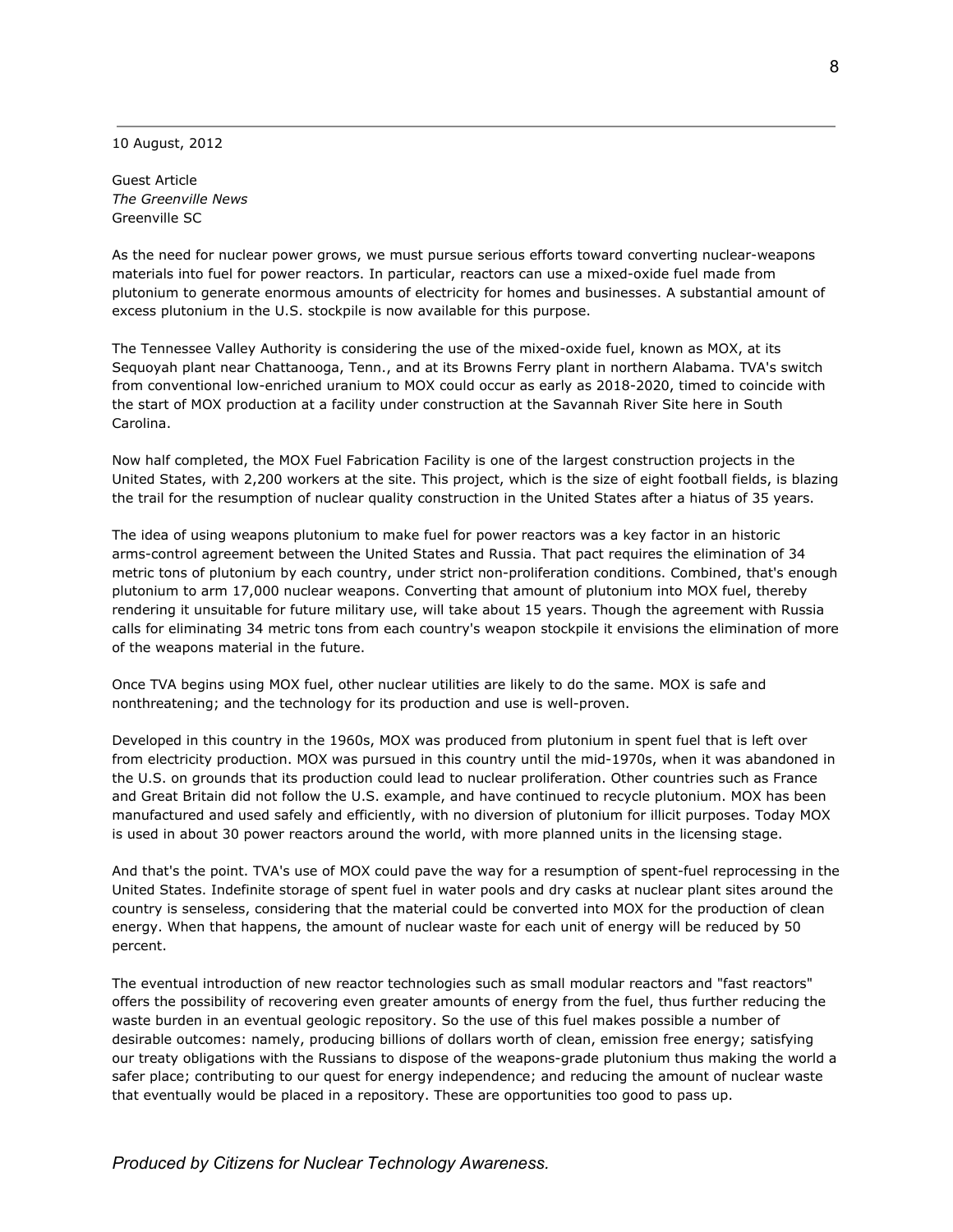*Clint Wolfe is the executive director of Citizens for Nuclear Technology Awareness (CNTA) and formerly chaired the Technical Advisory Panel to the Department of Energy's Plutonium Focus Area. For more information go to www.c-n-t-a.com.*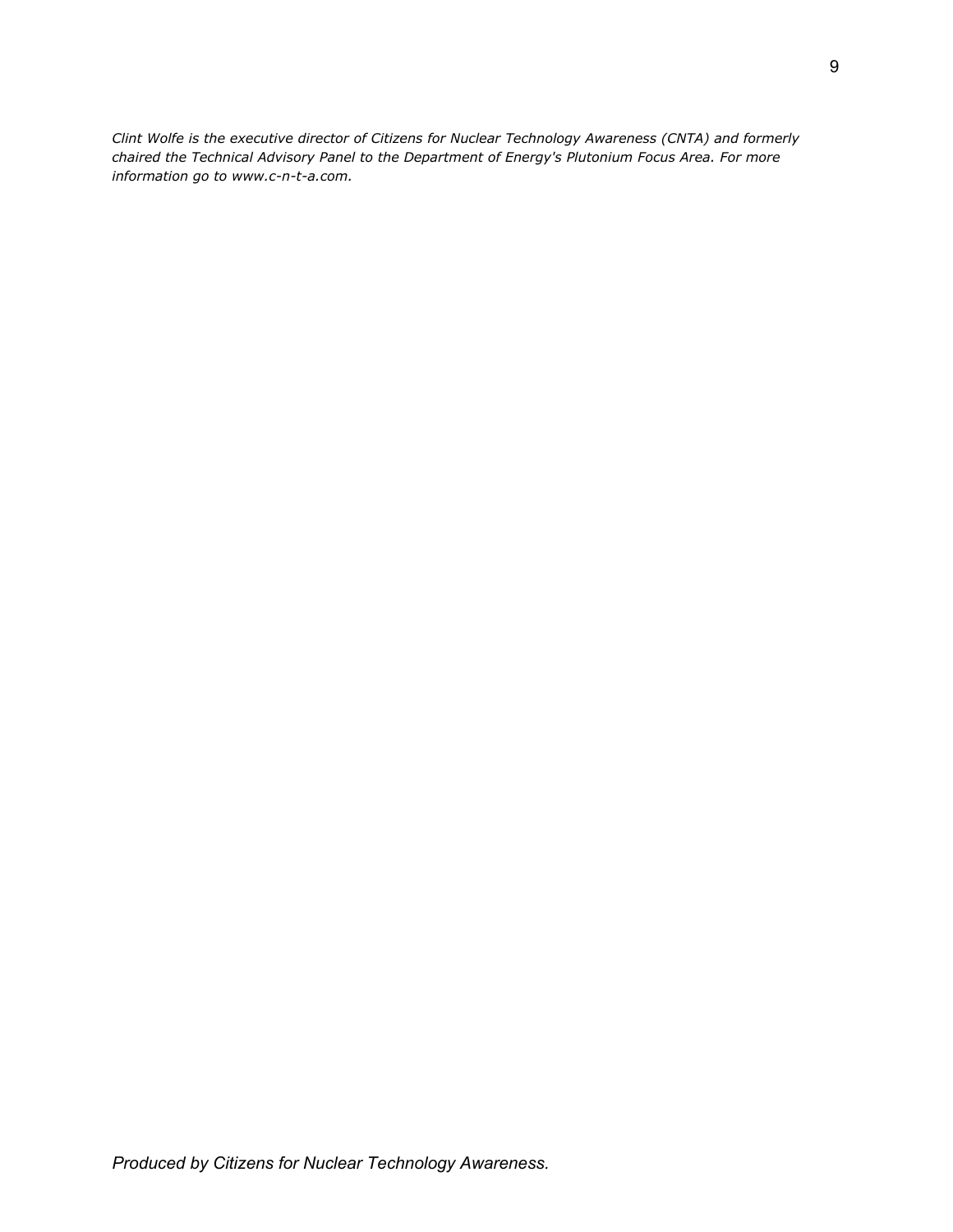5 July, 2012

Letter to the Editor *Scientific American*

The article by David Biello, "Trashing the Element from Hell," in the July edition of *Scientific American* does not explain why the U.S. is engaging in the mixed oxide (MOX) fuel program in the first place and alludes to "experts" who are recommending alternate approaches to MOX for the disposition of weapons grade plutonium. Why we are making this trip and where we have been on this journey are important aspects of the issue.

After the dissolution of the Soviet Union, the Clinton administration made treaty obligations with the Russians in 1993 to convert weapons of mass destruction into energy for peaceful purposes, an initiative dubbed "Megatons to Megawatts." As a result of that initiative, highly enriched uranium, which had been in Soviet weapons targeting the U.S. and our allies, was sold to the U.S. and blended down to make low enriched uranium for fuel for U.S. nuclear reactors. Fully 50 percent of our nuclear generated electricity in recent years or 10 percent of our total electricity generation in the U.S. derives from former Soviet weapons. Negotiations between the U.S. and Russia as to the fate of plutonium-based weapons material resulted in 2000 in a Plutonium Management and Disposition Agreement, in which each country committed to dispose of 34 metric tons of plutonium. The Russians were aware that many approaches that might environmentally immobilize the plutonium in some relatively intractable matrix, such as a ceramic puck, still left the plutonium in a form that could be processed and recovered for use in weapons if we ever changed our minds. All options for disposition of plutonium were multi-billion dollar projects and in the end all options but one led to very expensive nonproliferation safeguards and security measures "ad infinitum." That one option was MOX. Exposure of the plutonium in a nuclear reactor fuel cycle changes the nature of the plutonium in such a way as to render it unattractive for use in a nuclear weapon.

In addition to the obvious benefit of reducing the attractiveness of the plutonium for weapons, thereby reducing concerns over proliferation and many of the costs associated with safeguards and accountability, MOX provides additional benefits. Thirty-four metric tons of plutonium can provide electricity for a million homes for 50 years, a product worth tens of billions of dollars. No other option has any cost recovery component, so MOX embodies the benefits of disposing of the weapons threat, creating clean electricity for 50 million homes, recovering at least partial cost of the program, eliminating the permanent costs of safeguarding the material, and representing an accomplishment achieved by two nations who were near nuclear war, allowing them to step back from the brink of unthinkable destruction and to instead use those instruments of war for peaceful purposes.

We made the right choice, we are over halfway to completion of the MOX facility, changing course would be much more expensive than staying the course, we need to demonstrate our commitment to our treaty obligations, and bask in the comfort of knowing that mankind can make decisions of this importance and actually pull them off. You see, the only things from Hell are the uses that man chooses for the elements.

Clinton R. Wolfe, Ph.D. Executive Director Citizens for Nuclear Technology Awareness (CNTA)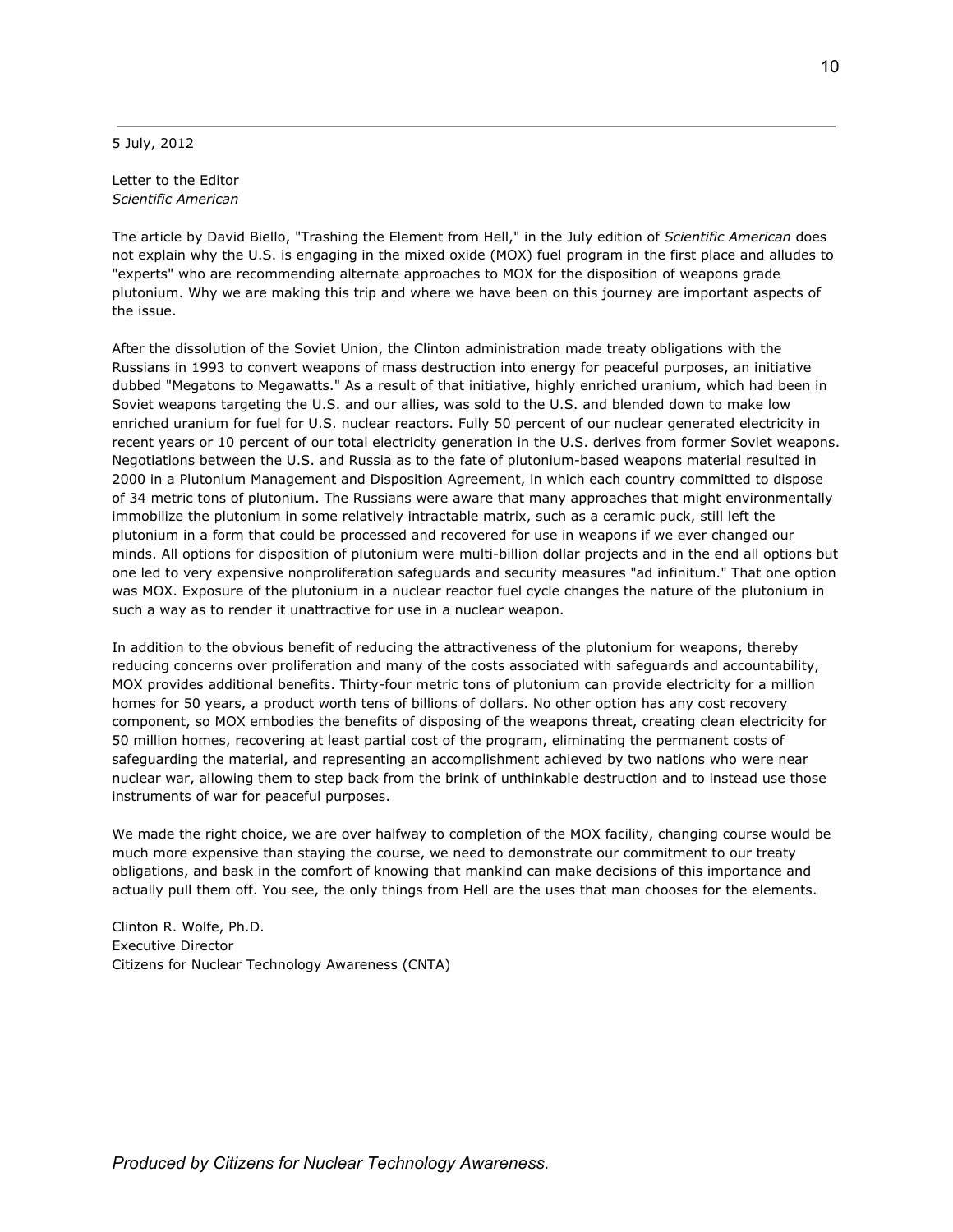25 March, 2012

Guest Column *The Augusta Chronicle* - Augusta GA

#### **Don't believe 'environmental groups' about SRS MOX project**

**By** Clint Wolfe, Ph.D.

I read an article in this newspaper March 14 that reported contentions by "environmental groups" (read that as anti-nuclear, anti-Savannah River Site) that the SRS mixed-oxide project costs were too high.

They based their concern on increased operating costs and costs to modify facilities rather than building a new facility to disassemble plutonium pits. The latter approach, if taken, is a cost-saving strategy, not an increase in cost.

**ANOTHER PERPLEXING** statement in the article is: "The groups contend the MOX program's operating costs will exceed \$10 million." Indeed, the project's own estimates are that annual operating costs of the facility will be on the order of \$400 million, creating several hundred jobs for the next 20 years.

I spent a portion of my career participating in deliberations concerning the disposition of plutonium pits and other plutonium-bearing materials. I can assure you that there is no responsible, low-cost approach to managing plutonium. Every proposed solution costs a lot of money and/or leaves the plutonium vulnerable to recovery for use in nuclear weapons, and that includes what we are doing now - storage and surveillance.

The MOX project not only converts this material into a form that can never again be used for nuclear weapons but into a fuel that will produce \$50 billion worth of electricity and will enable us to eliminate the expense of storage and surveillance of the plutonium in the future. From a societal point of view, we accomplish all of our stewardship and nonproliferation goals; eliminate the need for future costs of management of this material; and generate pollution-free energy.

We should not forget the reason we are doing this. We made a deal with the Russians after the collapse of the Soviet Union to reduce the number of strategic weapons in our arsenals. The Russians knew that the MOX approach would assure them that the plutonium would not be used in weapons again.

**AS PART OF** the same deal we agreed to buy enriched uranium from dismantled Soviet weapons. Those weapons once aimed at the United States and our allies now supply 10 percent of our electricity. These programs brought relief to a generation of Americans, Russians and people of all nations who had been living under the cloud of the Cold War, fearing the worst.

The MOX project is an incarnation of the notion of turning swords into plowshares. We should rejoice that we have agreements that reduce the nuclear weapons threat while turning the weapons into energy for schools, hospitals, manufacturing and homes. One has to wonder how a legitimate "environmental" group can oppose a project that is such a perfect solution to the problems at hand. This project has not had a single environmental violation; has recorded more than 8 million work hours without a lost day because of injury; compiled a superb safety record; and the latest Nuclear Regulatory Commission inspection reported that the project is up to all safety and quality standards.

These groups complain that there are no takers yet for the MOX fuel. But when it is economical for utilities to use the fuel, agencies will buy it. It is a business decision. Getting paid for any of the cost of production of the MOX fuel is a bargain, as no other plutonium disposition option has any recovery-of-cost option.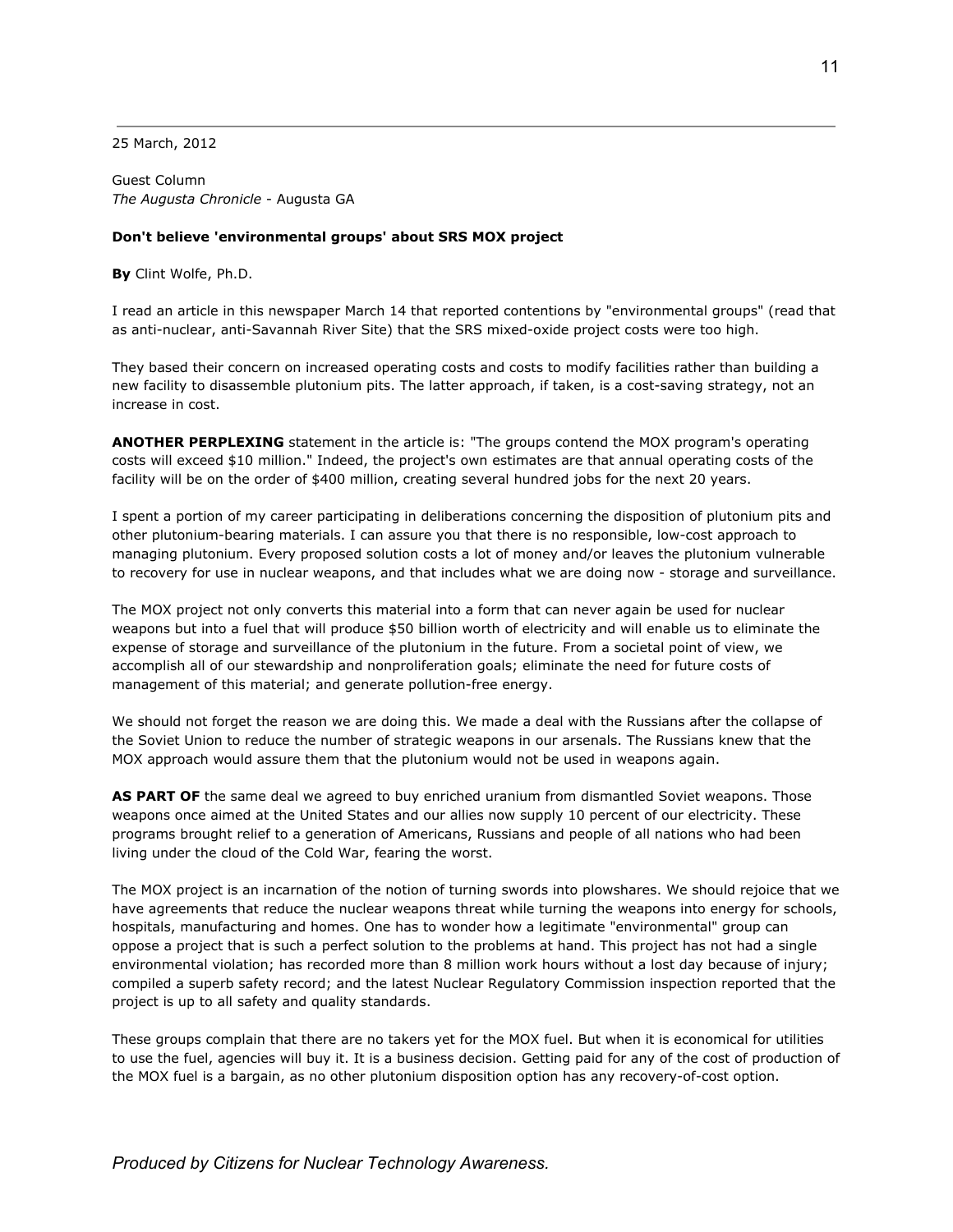**THEY COMPLAIN** that cost estimates for the completed project have changed. Of course, the final costs of the project will be different than projected in 2007 - prices change. The actions of these groups to obstruct progress on nuclear projects - whether it is MOX, new nuclear power plants or nuclear materials management programs - also contribute to the costs of these projects. Time is money and unnecessary delay increases costs, which you, the taxpayers, pay.

SRS is the place to deal with the nation's energy issues, and the MOX project fits right in with all the other critical programs at SRS. The project has been conducted safely and at a high level of excellence that we have grown to expect from the Department of Energy and the National Nuclear Security Administration, and their contractors.

While we all want SRS programs to be conducted with the same respect for the environment to which we have grown accustomed, it is time to say "no" to these so-called "environmental" groups.

(The writer is executive director for Citizens for Nuclear Technology Awareness.)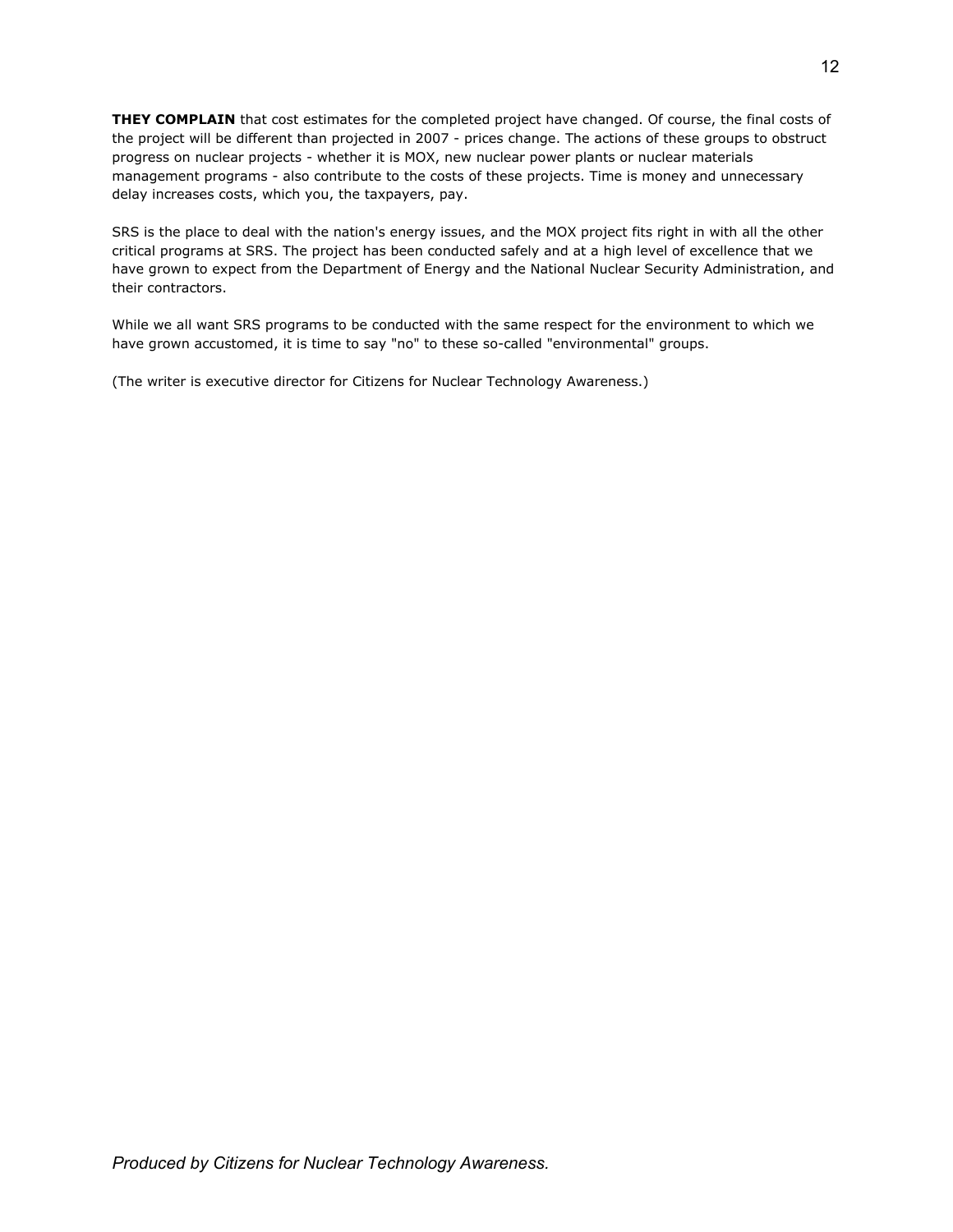16 March, 2012

Letter to the Editor *The Aiken Standard* - Aiken SC

#### **Environmental report misleading and one-sided**

The *Aiken Standard* recently published an article about a 75 page report that purportedly described the Radiation and Public Health Project's study related to contamination at or near the Savannah River Site and consequential effects on local health status. The *Aiken Standard* article was fine, but the subject report is not only misleading; it is just plain wrong.

The report is unfortunate in that Department of Energy may at some point feel compelled to respond to it, at significant cost to taxpayers. The report has 2.5 pages devoted to evaluations and conclusions that are unscientific at best. The report suggests correlations exist between radio-sensitive illnesses and small changes over time in monitoring results at SRS. The radiation levels in question in the report are thousands of times less than those that are believed to have any impacts on human health. So what possible health significance can there be in small differences in those levels?

The sponsors of this report were described in the article as environmental groups. More appropriately, they can be described as anti-SRS, anti-nuclear zealots whose frivolous disregard for the truth will cost the American taxpayer dearly at a time when the country needs to spend its money wisely. These groups have called for further investigation.

We call on DOE to continue its long-standing practice of cooperation with appropriate agencies in South Carolina and Georgia to monitor the environmental impacts of the SRS, but not to spend one cent responding to this ill-conceived nonsense.

Clint Wolfe Executive Director Citizens for Nuclear Technology Awareness